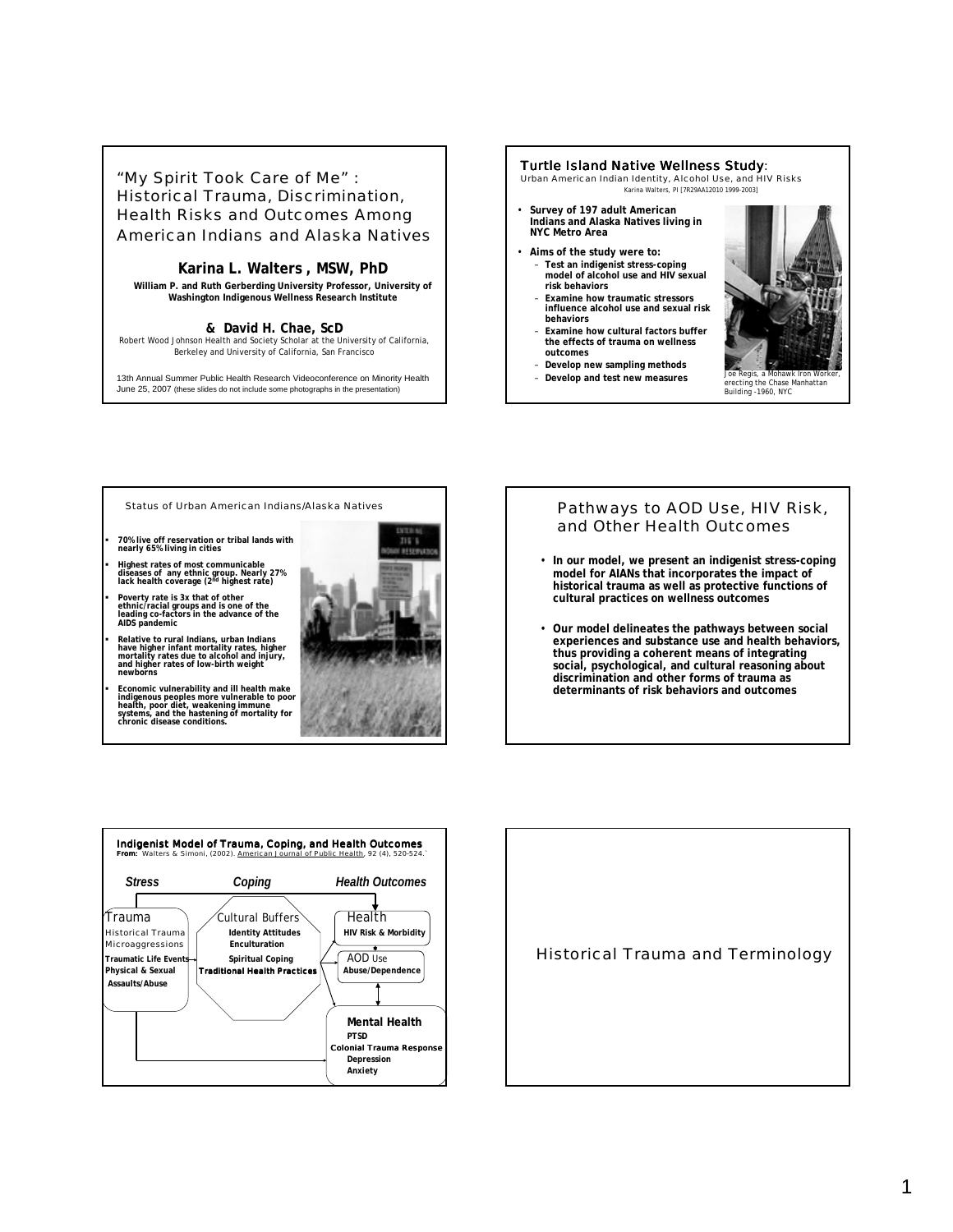### Historical Trauma

- **Collective and cumulative emotional wounding across generations that results from massive cataclysmic events – Historically Traumatic Events (HTE)\***
- **The trauma is held personally and transmitted over generations. Thus, even family members who have not directly experienced the trauma can feel the effects of the event generations later**
- **Intergenerational transmission of trauma is a relatively recent focus of mental health. First observed in 1966 by clinicians alarmed by the number of children of survivors of the Nazi Holocaust seeking treatment**
- **The multigenerational aspects of trauma continue to be treated as secondary and, consequently, the behavior of many children of survivors of massive trauma is misunderstood and not treated appropriately**

**Brave Heart (1995); Yellow Horse Brave Heart (2000)**

# HT Issues in Research

- **HT as an etiological factor or causal agent** – **E.g., Historically traumatic events**
- **HT as an outcome** – **E.g., Historical trauma response (or CTR)**
- **HT as a mechanism or pathway** – **e.g., storytelling in families**
- **HT related factors that interact with proximal stressors**
	- **E.g., historical trauma loss (prevalence and immediacy of thoughts pertaining to historical loss)**

### Intergenerational Transmission of HTR: Research Findings

- **No clinically significant difference between children of holocaust survivors and Jewish non-survivor controls in terms of PTSD; however, when the survivor children were exposed to stressful events, they were significantly more likely to develop PTSD or subthreshold PTSD symptoms than controls (Danieli, 1998).**
- **Similar multigenerational effects have been documented among Japanese internment survivors and offspring.**
- **For AIAN offspring, increased sensitivity or hyperarousal to stressful events, in particular to events that act as reminders of their colonized status may predispose AIANs to trauma responses and corresponding symptoms.**

### Historically Traumatic Events: Themes From Focus Groups

#### **Prevention and Punishment of the Crime of Genocide Article 2**

In the present Convention, genocide means any of the following acts committed with intent to destroy, in whole or in part, a national, ethnical, racial or religious group, as such:

(a) Killing members of the group;

(b) Causing serious bodily or mental harm to members of the group;

(c) Deliberately inflicting on the group conditions of life calculated to bring about its physical destruction in whole or in part;

(d) Imposing measures intended to prevent births within the group;

(e) Forcibly transferring children of the group to another group.

"…But the more we can kill this year, the less will have to be killed the next war. For the more I see of these Indians the more convinced am I that they have all to be killed, or be maintained as a species of paupers."

**----General William Tecumseh Sherman Sept. 23, 1868**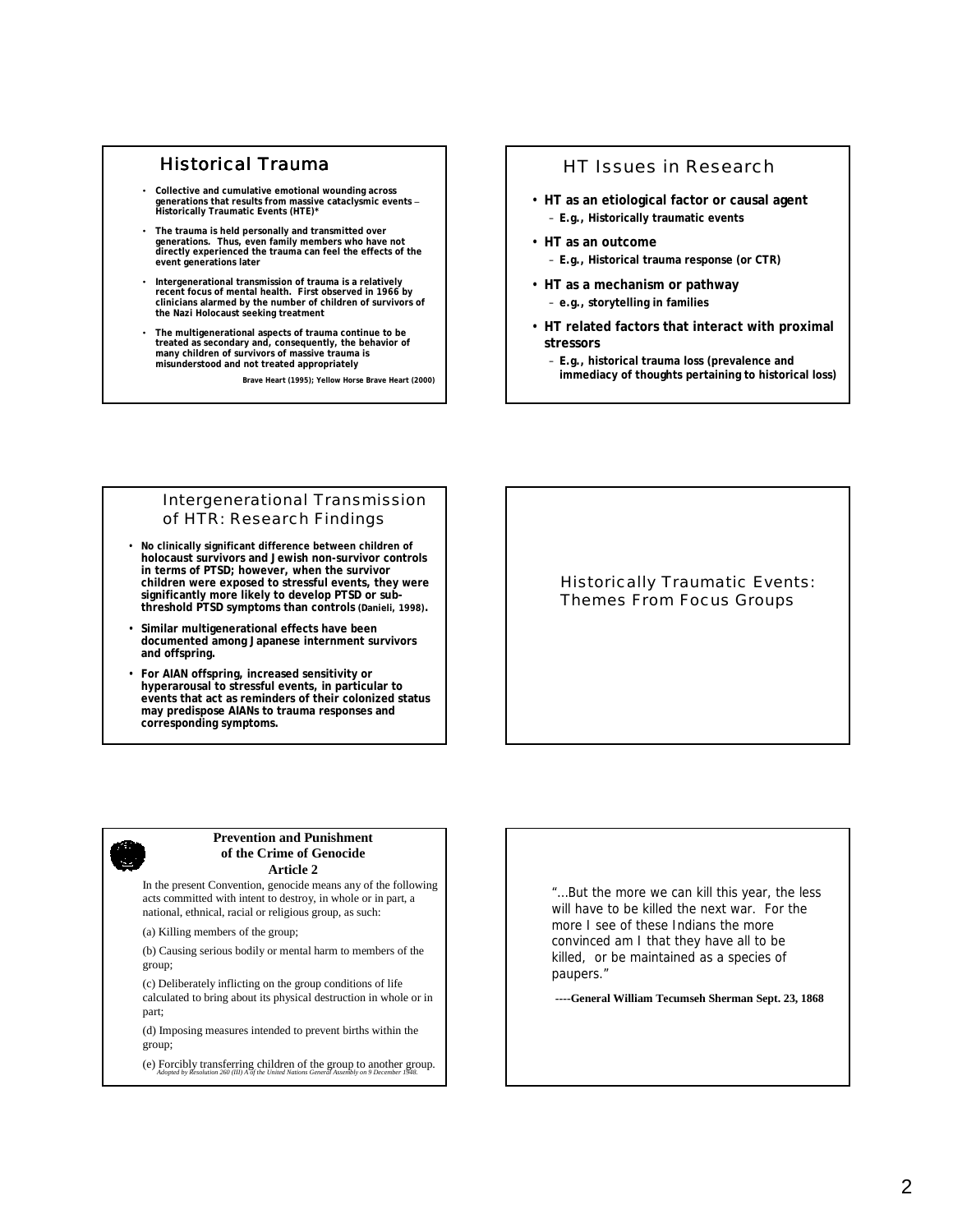### **Boarding School Period 1879-1935**

- ! **1879 first off-reservation boarding school Carlisle** ! **Proposed forced removal at early age no returning until** 
	- **young adults** ! **"Kill the Indian, save the man" policy**
- ! **Pratt modeled Carlisle and off-reservation boarding schools on school he developed at Fort Marion Prison in Florida from 1872-1875 where Native prisoners of war were held.**
- ! **By 1909, 25 off-reservation boarding schools, 157 on-reservation, and 307 day schools**  ! **More than 100,000 Native children forced to attend these schools**
- ! **Attendance mandatory or parents would be imprisoned**
	- ! **In 1895 19 Hopi men were imprisoned in Alcatraz for refusing to send their children to boarding schools**

# Health Trauma

#### • **History of Medical Impropriety**

- **In 1976 U.S. government conceded that its Indian Health Service, then a subpart of the BIA, was not in compliance with providing informed consent for sterilizations of Native women**
- **Trachoma eye surgical experimentation leaving 1000s blind or eye damaged**
- **TB hospitals and boarding of Native children**
- **1982 Hep B vaccine trials and poor informed consent**
- **1976 GAO report noted that 36 medical experiments with improper consent performed 1974-75**
- **Mental health– Canton "Insane Asylum" for Indians was not staffed by nurses, doctors or psychiatrists for at least a year while patients were chained in deplorable conditions**

Microaggressions: Discrimination

#### Ongoing and Current Trauma: Microaggressions

- **Appropriation of cultural and spiritual practices – some "New Age" practices**
- **Romanticization & eroticization of AIAN men and women**
- **Invisibility**
- **E.g., being mistaken for different race**
- **Religious defamation**





#### Discrimination and Health Outcomes

- **Discrimination has been related to depressive symptoms; global measures of distress; anxiety symptoms; and poor general health**
- **Everyday discrimination is much more stressful than time-limited discrimination, and, as a result, daily hassles have a greater impact on health outcomes**
- **Among Natives, one study found that perceived discrimination was related to AOD use and depression (Whitbeck & Morris, 2001)**
- **Evidence suggests that oppressed statuses associated with multiple forms of discrimination may lead to more cumulative physical and mental health symptoms (Diaz & Ayala, 2001)**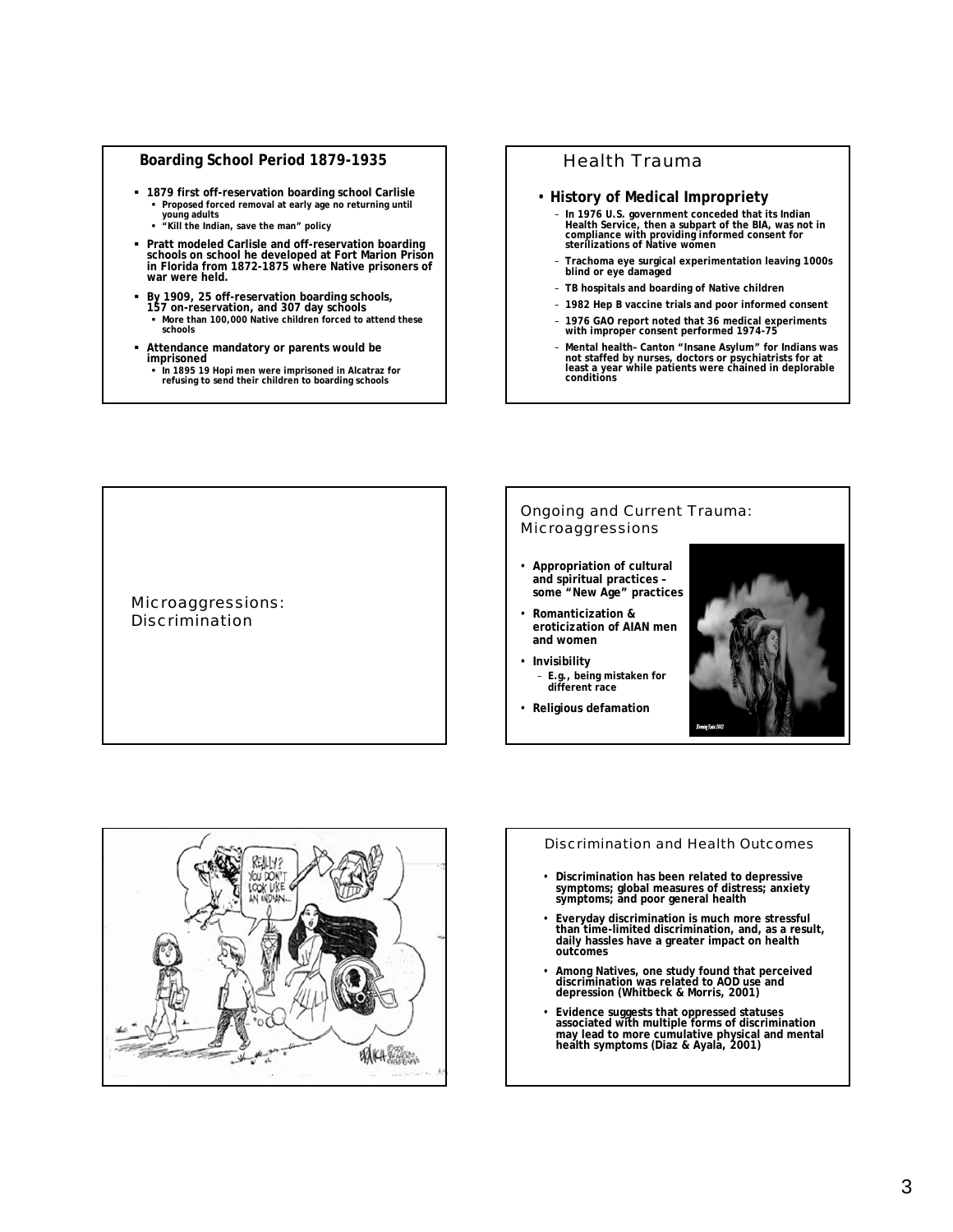





The Effects of Traumatic Stressors on Health Outcomes

- **Historical and contemporary traumatic events can lead to a "soul wound" (Duran & Duran)**
- **The soul wound or 'spirit wounding" is the cumulative effect of historical trauma brought on by centuries of colonialism, genocide, and oppression**
- **Psychological ramifications include internalization of the oppressor, unresolved grief and mourning, and suicidality (Braveheart, 2000)**
- **Diagnostic categories such as PTSD fail to capture the complete and utter wounding of the spirit that is caused by such traumas**



- **25% Native healing or spiritual practices outlawed or stopped**
- **23% Forced to not speak your language or cultural expression?**
- **17% Adopted or placed into foster care with non-Natives**
- **15% Removed and placed into boarding or school**
- **16% Experienced flooding, strip mining, polluting on lands**
- **13% Forcibly removed by U.S. from homelands/relocated**
- **13% Allotted land stolen or taken away**
- **11% Hostage/political prisoner in combat with U.S. or tribal war**
- **7% BIA relocation participant to meet economic needs**
- **6% Experienced community massacre**
- **5% Medical testing, sterilization, or other without consent**

#### Historical Trauma Event Items: **HTE** for Great-Grandparents

- **13% Removed and placed into boarding or school**
- **3% Adopted or placed into foster care with non-Natives**
- **22% Forced to not speak your language or cultural expression?**
- **11% Experienced flooding, strip mining, polluting on lands**
- **8% BIA relocation participant to meet economic needs**
- **15% Experienced community massacre**
- **17% Allotted land stolen or taken away**
- **4% Medical testing, sterilization, or other without consent**
- **16% Forcibly removed by U.S. from homelands/relocated**
- **7% Hostage/political prisoner in combat with U.S. or tribal war 23% Native healing or spiritual practices outlawed or stopped**
- **13% G2-Parents' remains or artifacts placed in museums**
- **14% G2-Parents' remains or gravesites desecrated**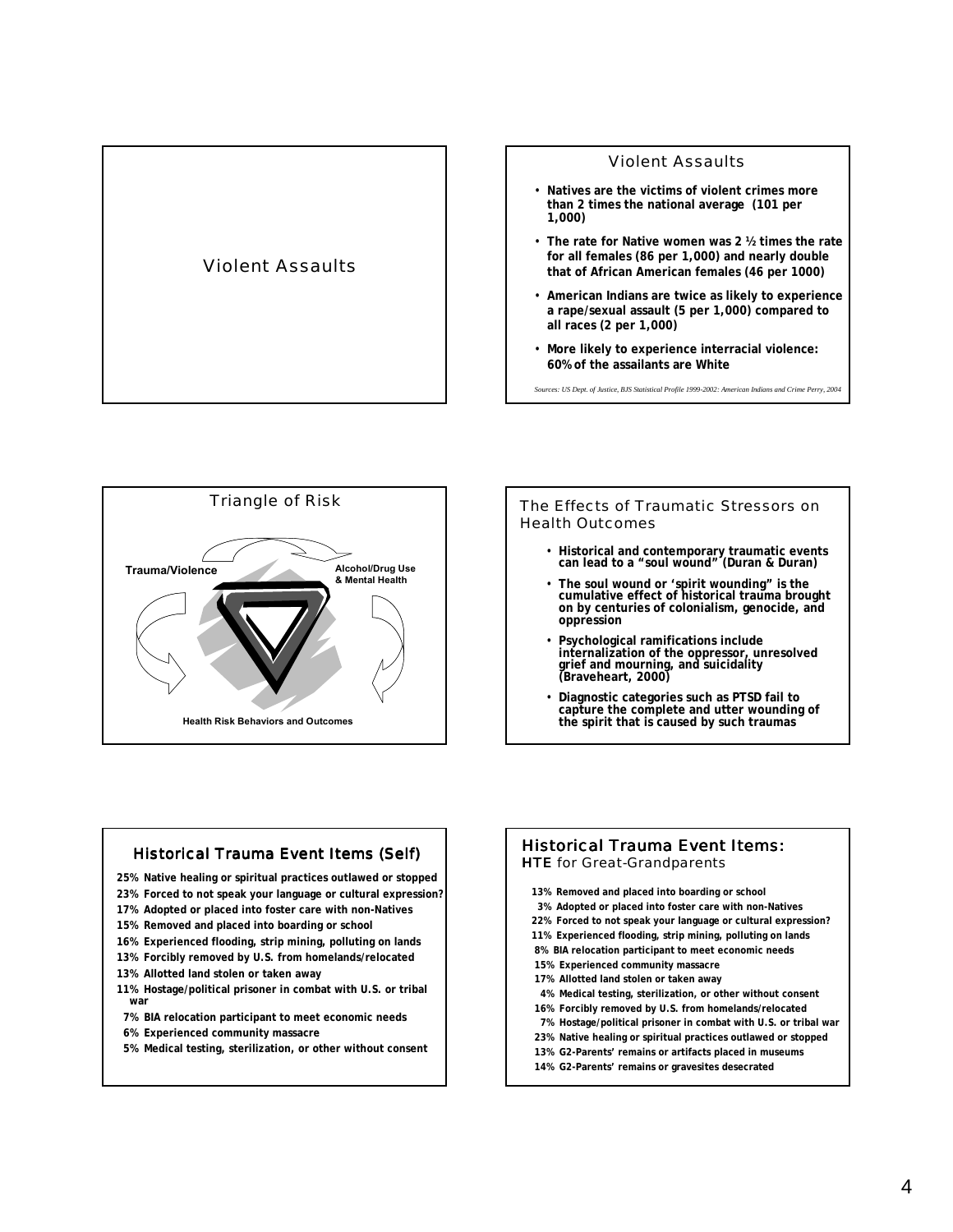#### Microaggressions Item Examples

- **Being asked if you are a "real Indian" by a non-Native person?**
- **Being asked to prove your Indianness or authenticity by a non-Native person (other than for BIA purposes)?**
- **Being asked by a stranger if he or she could touch you because you are Native?**
- **Being asked by a non-Native stranger if you could perform a ceremony or contact a medicine person for him or her?**
- **Feeling "invisible" to non-Natives?**
- **Teaching "Indian 101" to non-Natives to make your point or be heard?**
- **Being asked to change your Native appearance or apparel by your employer or agency (e.g., being asked to cut your hair)?**
- **Hearing from non-Natives how surprisingly articulate, well-read, or good your language skills are?**
- **Non-Natives stating to you that you "don't look or act Indian"?**
- **Hearing discussions by persons in authority about Indians as if they no longer exist?**

| Microaggressions Results-Examples<br>In your lifetime/last year, how much were you distressed by                                         |                 |  |
|------------------------------------------------------------------------------------------------------------------------------------------|-----------------|--|
|                                                                                                                                          | Life Year       |  |
| • Being told by a non-Native person that he or<br>she was an Indian in a past life or that their<br>grandmother was a Cherokee princess? | • 81% 71%       |  |
| • Being told by non-Natives how they wished<br>they were Indian too?                                                                     | • 76% 67%       |  |
| • Being told by non-Natives that they felt a<br>spiritual connection to Indian people?                                                   | • 80% 76%       |  |
| • Being told you are "paranoid" by non-<br>Natives?                                                                                      | $\cdot$ 44% 33% |  |
| Being told by non-Natives how "lucky" you<br>are to be Indian?                                                                           | • 73% 36%       |  |

| Microaggressions Results<br>Items endorsed as extremely stressful                                                                                                                                                                           |                          |                          |
|---------------------------------------------------------------------------------------------------------------------------------------------------------------------------------------------------------------------------------------------|--------------------------|--------------------------|
|                                                                                                                                                                                                                                             | Life                     | Year                     |
| Being mistaken for another racial group<br>$\bullet$<br>Being asked if "real Indian" by non-Native<br>Past life grandmother was princess?<br>$\bullet$<br>• Hearing discussions by instructors about<br>Indians as if they no longer exist? | 55%<br>50%<br>48%<br>47% | 48%<br>35%<br>36%<br>34% |
| • Felt spiritual connection to Indian people?<br>• Hearing racist statements<br>Non-Natives wished they were Indian too?<br>$\bullet$<br>Unexpressed anger re: racist statements                                                            | 47%<br>45%<br>43%<br>44% | 36%<br>29%<br>31%<br>33% |



|                                                 | <b>Traumatic Experiences</b> |      |                   |                |
|-------------------------------------------------|------------------------------|------|-------------------|----------------|
| Trauma Indicator                                | 2 Spirits                    | Hets | <b>Statistics</b> |                |
|                                                 |                              |      | $x^2(1)$          | t(171)         |
| Child physical abuse                            | 40%                          | 20%  | $4.6*$            |                |
| Child sexual abuse                              | 40%                          | 26%  | 2.14              |                |
| Lifetime sexual assault                         | 48%                          | 35%  | 1.53              |                |
| Lifetime phys abuse by partner 29%              |                              | 29%  | 0.00              |                |
| Lifetime phys assault by other                  | 28%                          | 24%  | 0.20              |                |
| Lifetime rob, mug, attack                       | 60%                          | 48%  | 1.17              |                |
| No. of historical trauma events experienced by: |                              |      |                   |                |
| Self                                            | 1.71                         | 145  |                   | $-0.60$        |
| Parent                                          | 2.00                         | 1.17 |                   | $-2.09*$       |
| Grandparent                                     | 2.88                         | 0.49 |                   | $-2.24*$       |
| <b>Great Grandparent</b>                        | 2.92                         | 1.44 |                   | $-2.00*$       |
| <b>Great-Great Grandparent</b>                  | 2.79                         | 1.29 |                   | $-1.85$ t      |
|                                                 |                              |      |                   | tp<.10; *p<.05 |
|                                                 |                              |      |                   |                |

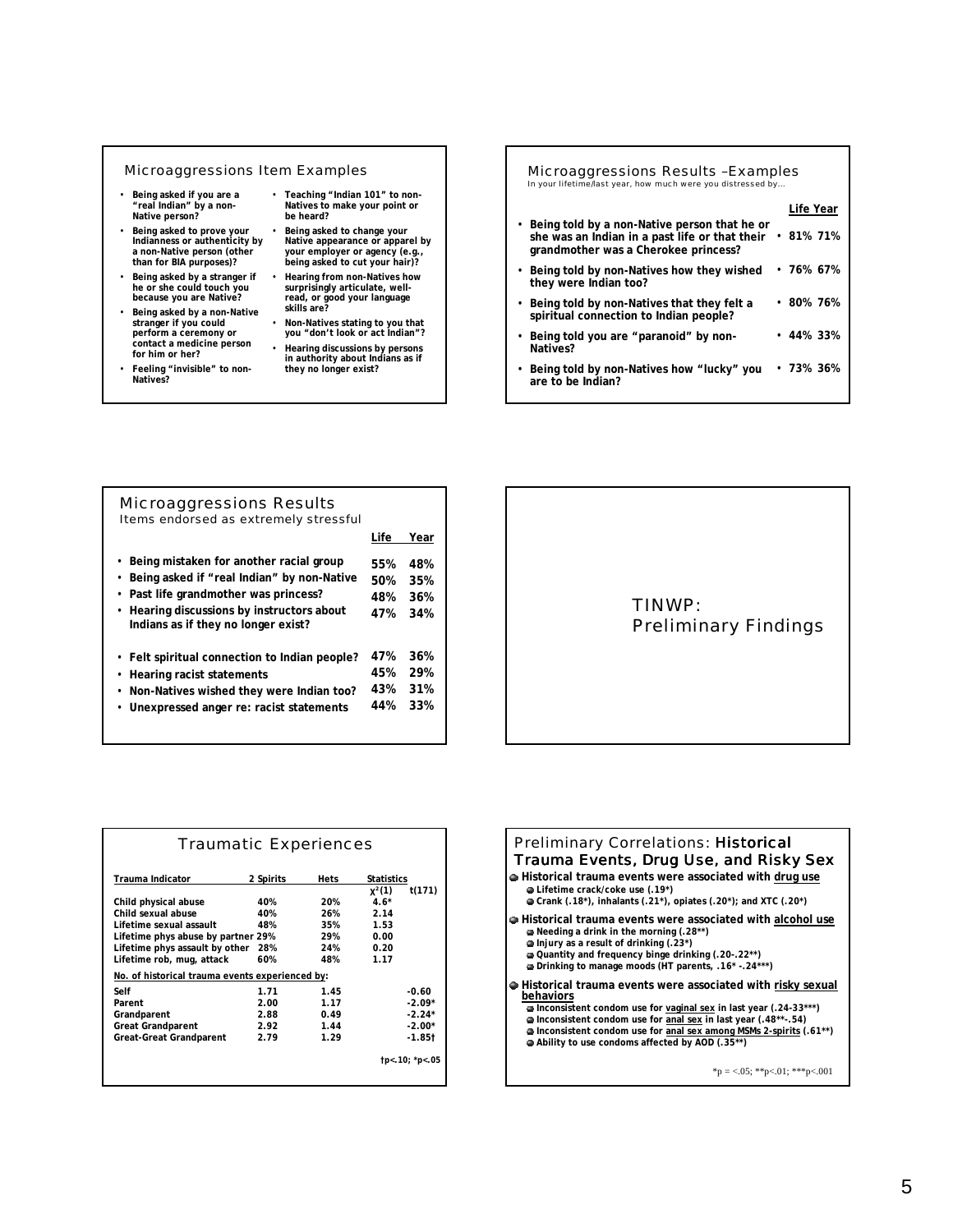

# HONOR Project



7-Site National Study RO1MH06578

Tulsa/OK City Oklahoma, San Francisco and Los Angeles California, Seattle-Tacoma Washington, NYC, Minneapolis-St. Paul Minnesota

| $(N = 448)$        |       | Descriptive Characteristics |       |
|--------------------|-------|-----------------------------|-------|
| Gender             |       | <b>HIV status</b>           |       |
| Men                | 42.4% | Negative                    | 67.5% |
| Women              | 29.2% | Positive                    | 21.5% |
| <b>Trans/Inter</b> | 28.5% | Unknown                     | 11.0% |
| % Indian Blood     |       | Household<br>Income         |       |
| < 25%              | 7.0%  | $<$ \$12K                   | 54.3% |
| 25-49%             | 27.8% | $<$ \$12K-\$24K             | 19.2% |
| 50-74%             | 22.7% | $<$ \$24K-\$60K             | 19.2% |
| 75% or more        | 42.6% | \$60K+                      | 7.4%  |

| Sexual Identity |       | Fducation   |       |
|-----------------|-------|-------------|-------|
| Lesbian/Gay     | 45.8% | < 12 years  | 18.3% |
| Bisexual        | 29.3% | 12 years    | 28.9% |
| Two-Spirit      | 15.9% | 13-15 years | 32.9% |
| Other           | 9.1%  | $16+ years$ | 19.9% |

Historical Losses Scale (Whitbeck, 2004)

- **12-item scale listing type and frequency of thinking about loss**
- **Scaled 1=several times a day to 6= never**
- **Sample Topics**
	- **Loss of land**
	- **Loss of language**
	- **Losing our traditional ways**
	- **Loss of respect by our children and grandchildren for elders**



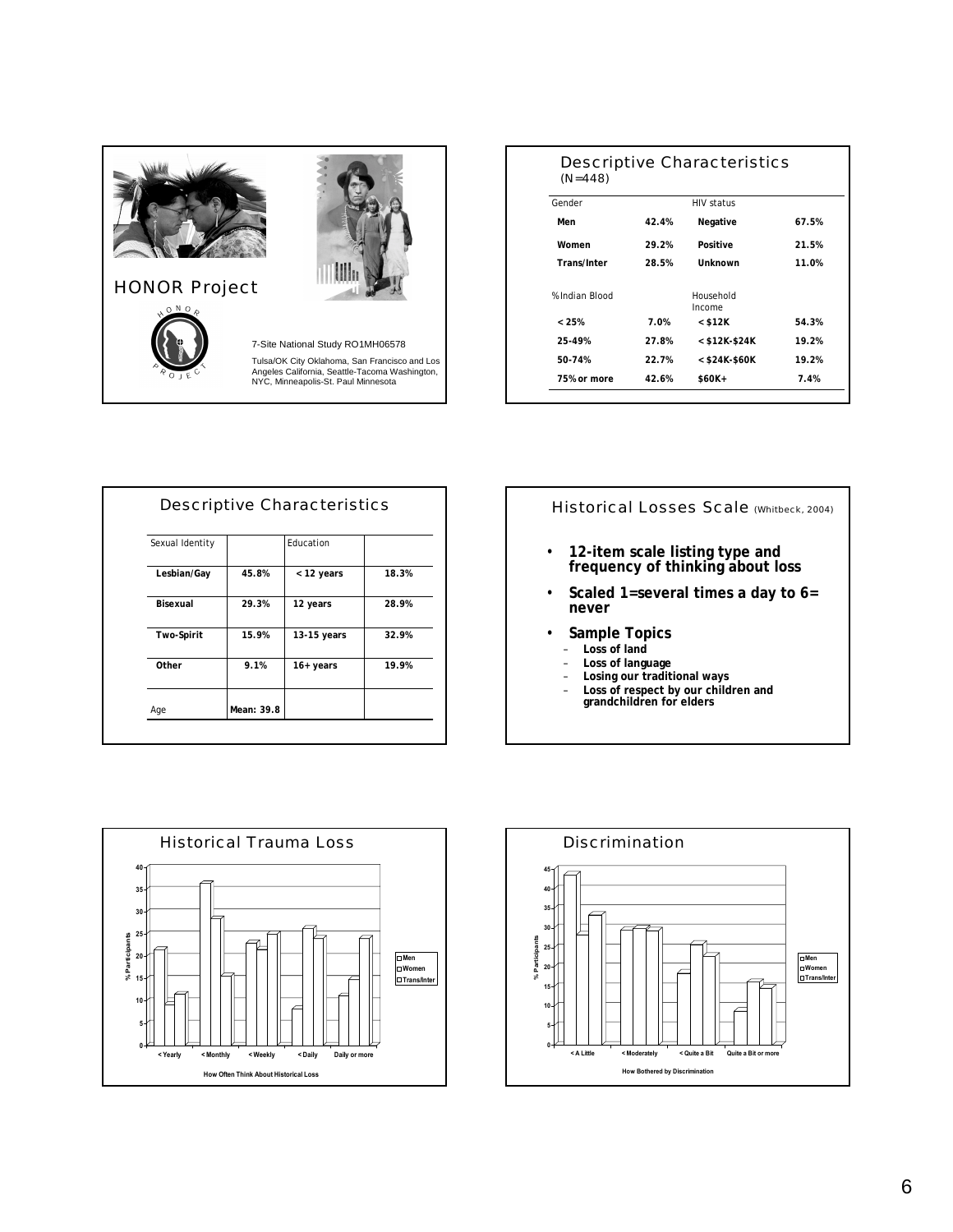## Historical Loss, Discrimination Smoking, and Physical Pain

- **What are implications of historical loss and discrimination for smoking and physical pain?**
- **AIAN and sexual minorities shown to have higher prevalence of smoking compared to general population.**
- **Greater risk of smoking as a means of coping with stress associated with historical loss and discrimination.**
- **Pain as embodiment of historical trauma loss and discrimination distress.**



|                     | OR (95% CI)    |
|---------------------|----------------|
| < Yearly            | (ref)          |
| Yearly to < Monthly | $1.7(0.8-3.8)$ |
| Monthly to < Weekly | $1.7(0.8-3.9)$ |
| Weekly to < Daily   | $2.1(0.8-5.3)$ |
| Daily or More       | $3.5(1.4-8.9)$ |

|                             | OR (95% CI)    |
|-----------------------------|----------------|
| < A Little                  | (ref)          |
| A Little to < Moderately    | $1.1(0.7-1.9)$ |
| Moderately to < Quite a Bit | $1.6(0.9-3.0)$ |
| Ouite a Bit or More         | $2.2(1.1-4.7)$ |

status, household income, and education